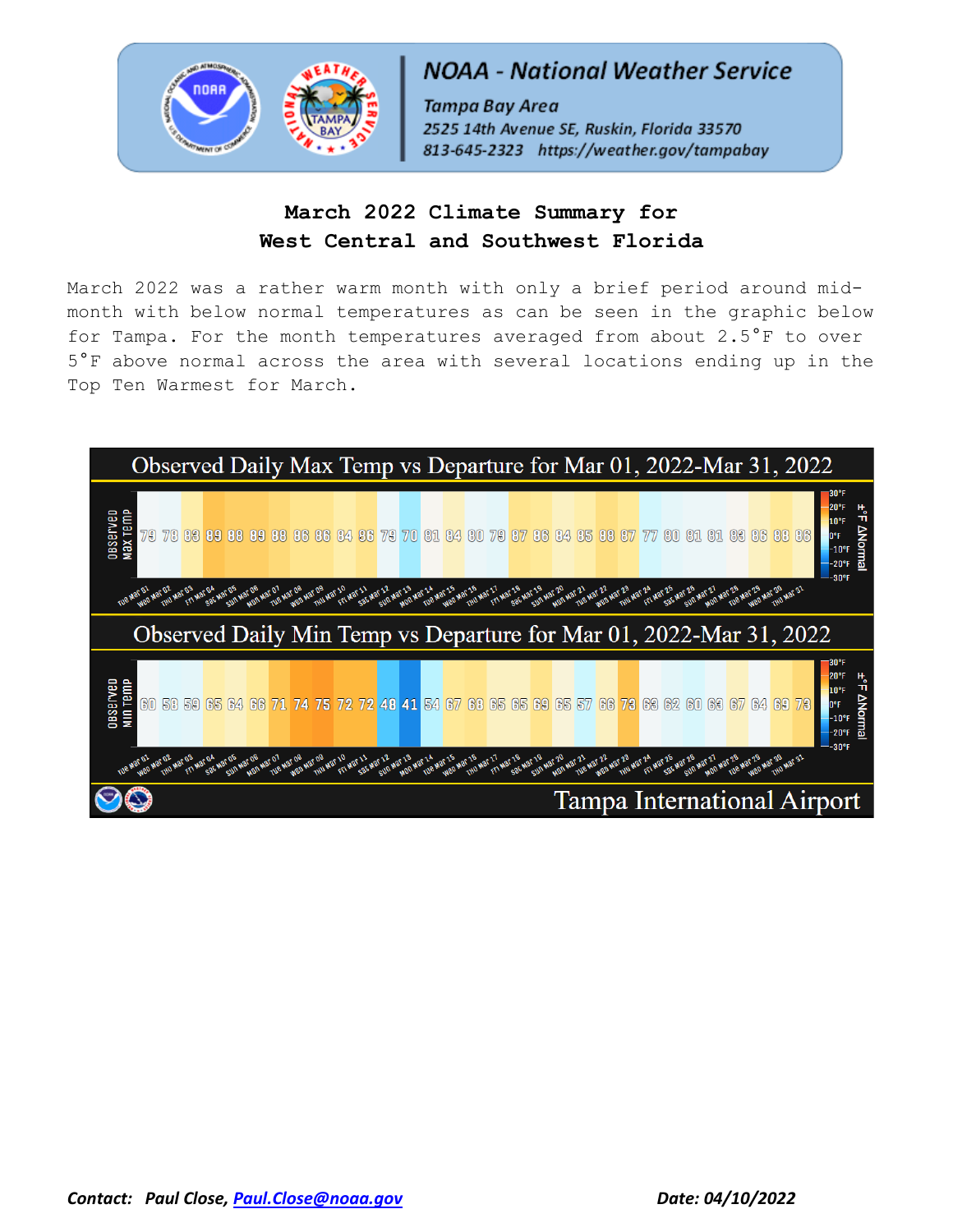### **MARCH TEMPERATURE RANKINGS (°F):**

|                                      |                    | March 2022        | Normal         | Dep fm         | Records  |
|--------------------------------------|--------------------|-------------------|----------------|----------------|----------|
| Location                             | Rank               | Avg Temp Mar Temp |                | Normal Began   |          |
| Fort Myers Area                      | 2nd Warmest        | $75.8^\circ$      | $70.3^\circ$   | $+5.5^{\circ}$ | Jan 1902 |
| Tampa Area                           | 3rd Warmest (tie)  | $73.9^\circ$      | $68.6^\circ$   | $+5.3^{\circ}$ | Apr 1890 |
| Winter Haven Area                    | 7th Warmest (tie)  | $72.5^\circ$      | $69.1^{\circ}$ | $+3.4^{\circ}$ | Mar 1941 |
| Plant City                           | 5th Warmest(tie)   | $72.4^{\circ}$    | $68.7^\circ$   | $+3.7^{\circ}$ | Jan 1893 |
| St Petersburg Area                   | 11th Warmest (tie) | $72.4^\circ$      | $69.0^\circ$   | $+3.4^{\circ}$ | Aug 1914 |
| Venice                               | 5th Warmest        | $72.1^\circ$      | $67.7^{\circ}$ | $+4.4^{\circ}$ | May 1955 |
| Punta Gorda Area                     | 11th Warmest(tie)  | $72.1^\circ$      | $68.5^\circ$   | $+3.6^{\circ}$ | May 1914 |
| Lakeland Area                        | 10th Warmest(tie)  | $72.0^\circ$      | $68.3^{\circ}$ | $+3.7^\circ$   | Jan 1915 |
| Sarasota-Bradenton Area              | 6th Warmest        | $71.7^\circ$      | $68.1^{\circ}$ | $+3.6^{\circ}$ | Jan 1911 |
| Archbold Bio Stn                     | 4th Warmest        | $70.8^\circ$      | $67.1^{\circ}$ | $+3.7^{\circ}$ | Jan 1969 |
| Bartow                               | 17th Warmest(tie)  | $70.8^\circ$      | $67.7^{\circ}$ | $+3.1^{\circ}$ | Jun 1892 |
| St. Leo                              | 21st Warmest       | $70.2^\circ$      | 66.4°          | $+3.8^{\circ}$ | Apr 1895 |
| Tarpon Springs                       | 18th Warmest(tie)  | $69.9^\circ$      | $66.8^\circ$   | $+3.1^\circ$   | Jan 1892 |
| Wauchula 2 N                         | 18th Warmest(tie)  | $69.7^{\circ}$    | $66.2^{\circ}$ | $+3.5^{\circ}$ | Jan 1933 |
| Myakka River State Park 21st Warmest |                    | $69.3^\circ$      | $67.9^\circ$   | $+1.6$         | Mar 1956 |
| Brooksville Area                     | 34th Warmest(tie)  | $67.8^\circ$      | $64.2^\circ$   | $+3.6^{\circ}$ | Jan 1892 |
| Inverness 3 SE                       | 17th Warmest       | 67.0              | 63.1           | $+3.9^\circ$   | Jul 1948 |
| Chiefland 5 ESE                      | 14th Warmest (tie) | $65.4^{\circ}$    | $63.0^\circ$   | $+2.4^{\circ}$ | Jun 1956 |

Temperature (F)  $3/1/2022 - 3/31/2022$ 





Graphics Source: NOAA Regional Climate Centers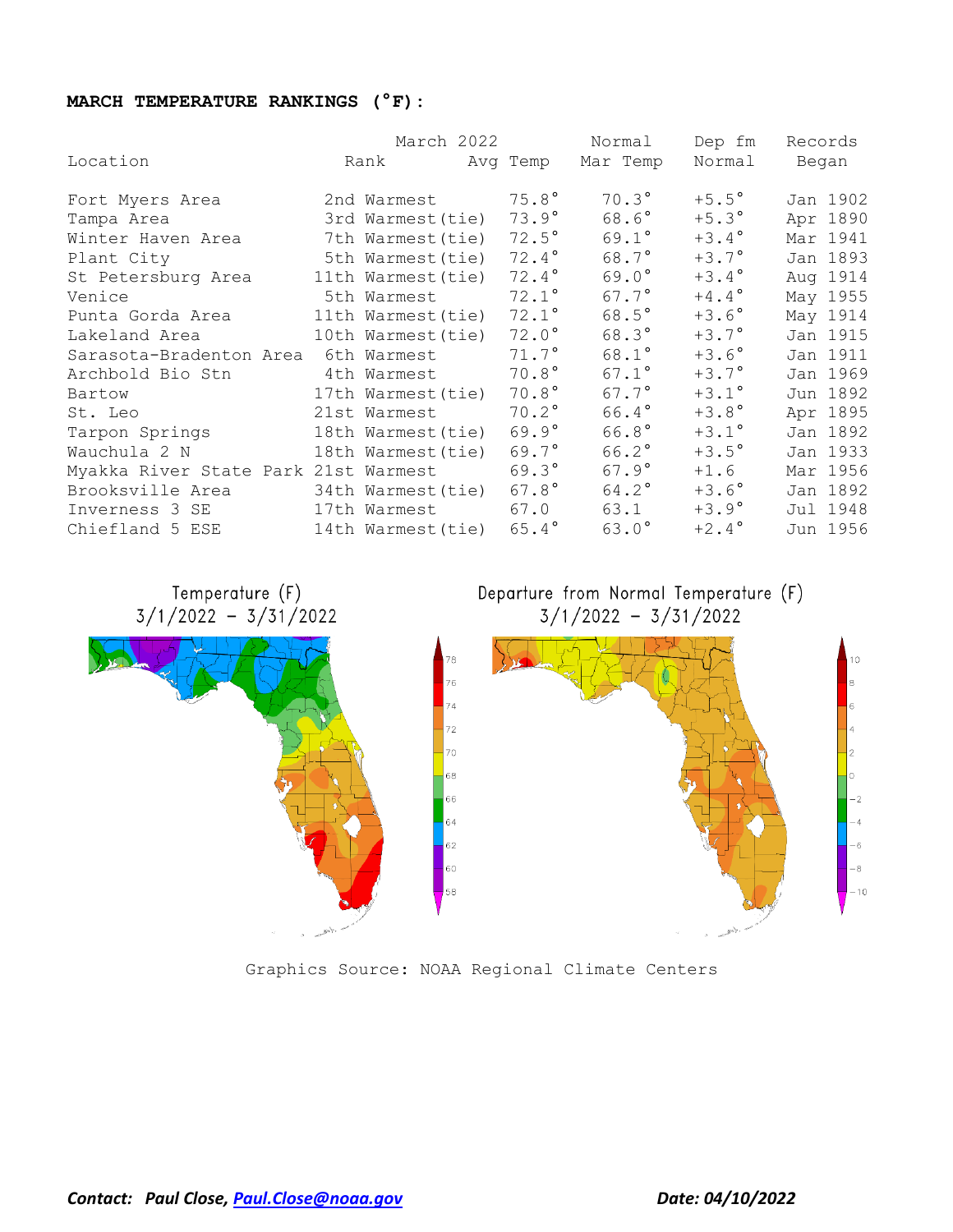As for rainfall we did have a few cold fronts move across the region bringing showers and thunderstorms to the area this past month with some decent amounts across the Nature Coast, where amounts were 150% to 250% of normal. The other extreme was across southwest Florida where we saw less than 25% of normal rainfall during March. The high rainfall total at Chiefland 5 ESE did place them in the Top Ten Wettest, otherwise no other locations were in the Top Ten Wettest or Driest for March.

#### **MARCH RAINFALL (inches):**

|                                     |             |                   | March 2022 | Normal   | Dep fm  | Records  |
|-------------------------------------|-------------|-------------------|------------|----------|---------|----------|
| Location                            | Rank        |                   | Rain Total | Apr Rain | Normal  | Began    |
| Chiefland 5 ESE                     |             | 3rd Wettest       | 9.20       | 3.81     | $+5.39$ | Jul 1956 |
| Inverness 3 SE                      |             | 16th Wettest      | 6.28       | 3.29     | $+2.99$ | Jul 1948 |
| St. Leo                             |             | 39th Wettest      | 4.36       | 3.18     | $+1.18$ | Apr 1895 |
| Bartow                              |             | 42nd Wettest      | 4.04       | 2.84     | $+1.20$ | Jun 1892 |
| Winter Haven Area                   |             | 29th Wettest      | 3.67       | 3.04     | $+0.63$ | Mar 1941 |
| Lakeland Area                       |             | 56th Driest       | 3.05       | 3.06     | $-0.01$ | Jan 1915 |
| Tampa Area                          |             | 49th Wettest      | 2.91       | 2.52     | $+0.39$ | Apr 1890 |
| Sarasota-Bradenton Area 60th Driest |             |                   | 2.51       | 2.85     | $-0.34$ | Jan 1911 |
| Tarpon Springs                      |             | 65th Driest       | 2.35       | 3.08     | $-0.73$ | Jan 1892 |
| Venice                              |             | 33rd Driest       | 2.34       | 2.97     | $-0.63$ | May 1955 |
| Plant City                          |             | 52nd Driest (tie) | 2.20       | 2.78     | $-0.58$ | Jan 1893 |
| Wauchula 2 N                        | 38th Driest |                   | 1.92       | 2.99     | $-1.07$ | Jan 1933 |
| St. Petersburg Area                 |             | 41st Driest       | 1.63       | 2.58     | $-0.95$ | Aug 1914 |
| Archbold Bio Stn                    |             | 19th Driest       | 1.43       | 2.87     | $-1.44$ | Jan 1969 |
| Myakka River State Park 24th Driest |             |                   | 1.20       | 3.00     | $-1.80$ | Sep 1943 |
| Punta Gorda Area                    |             | 21st Driest       | 0.61       | 2.28     | $-1.67$ | May 1914 |
| Fort Myers Area                     |             | 23rd Driest(tie)  | 0.43       | 2.07     | $-1.64$ | Jan 1902 |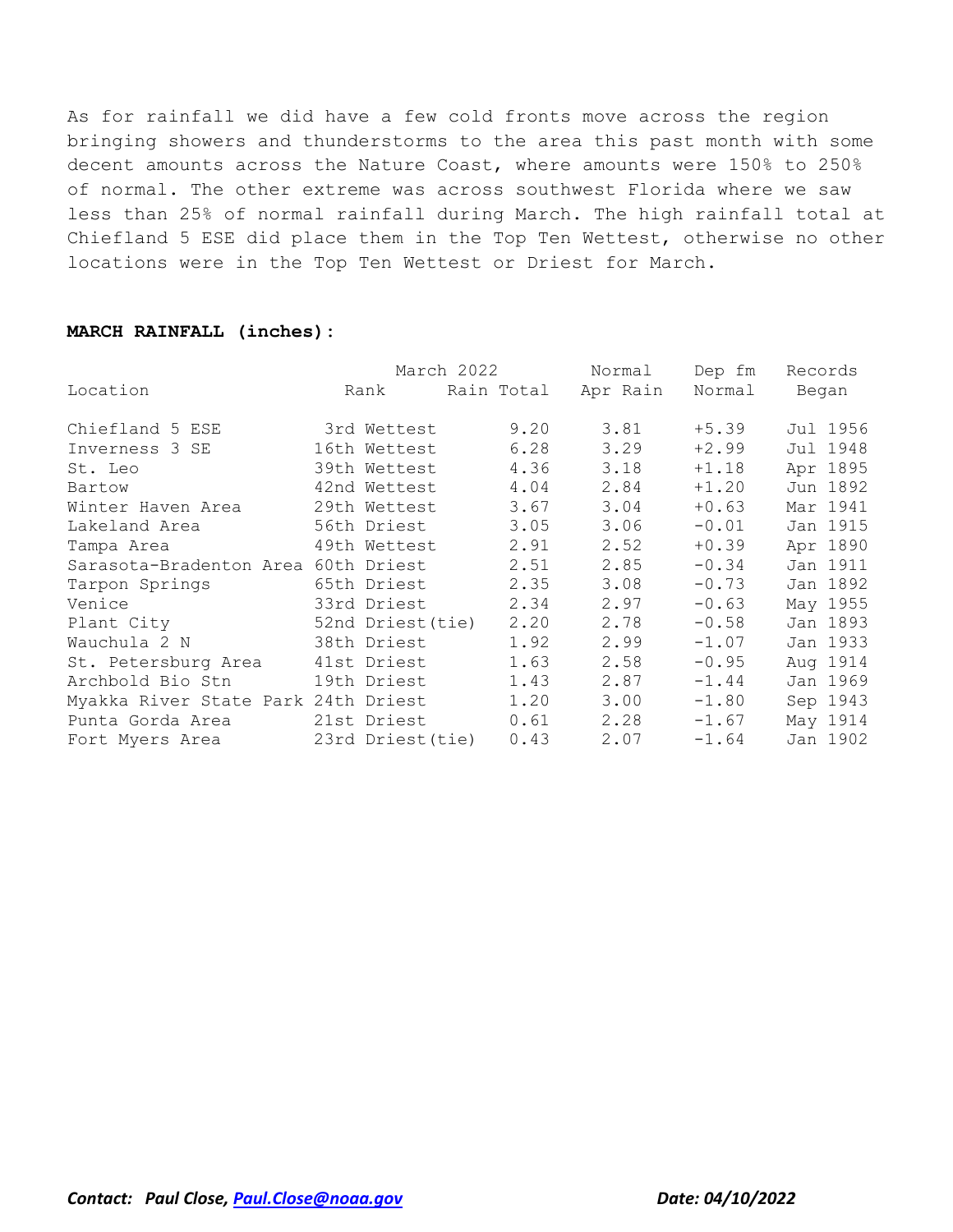

**Rainfall March 2022**



**Percent of Normal**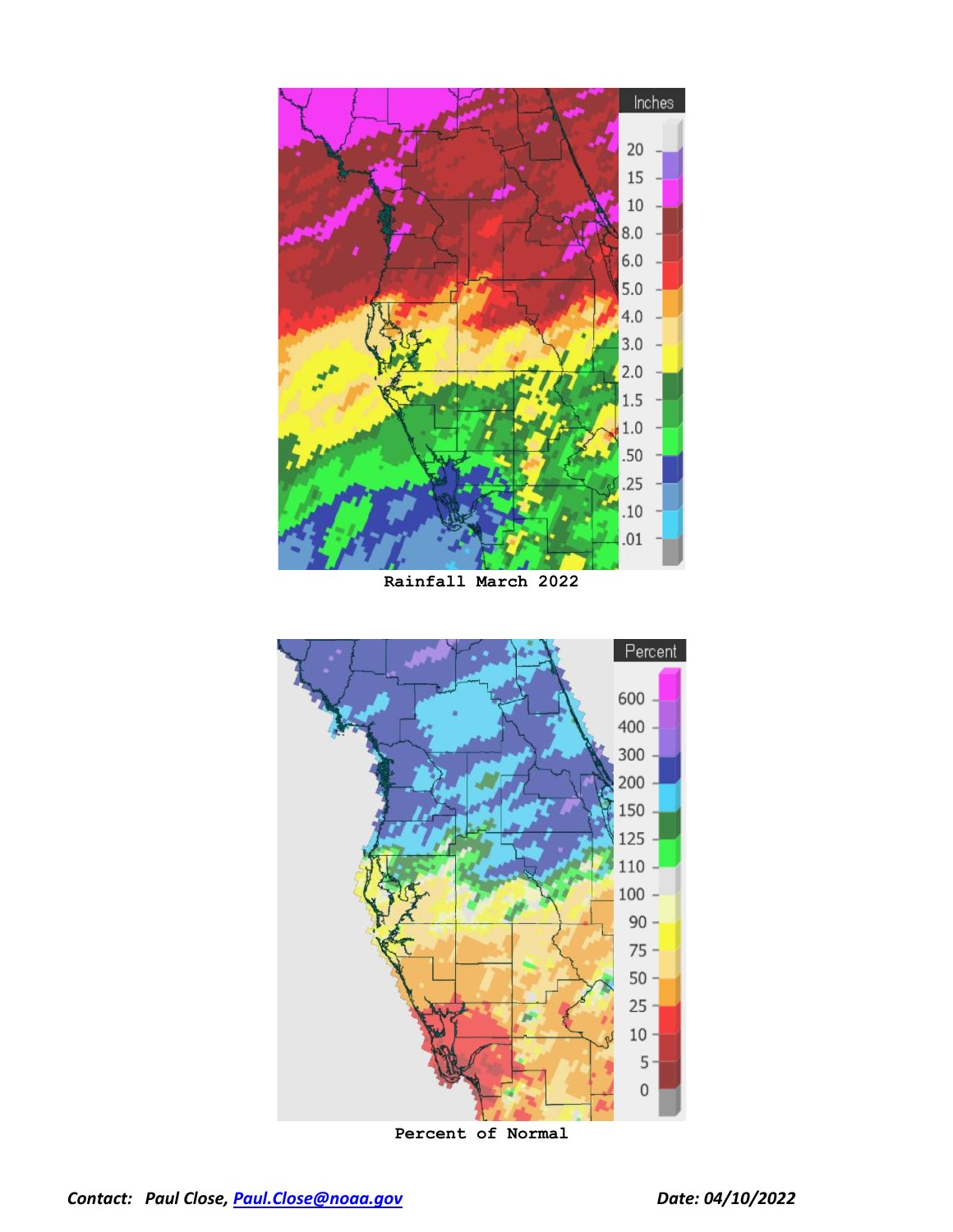On the following pages are tables of the Top Ten Warmest, Coolest, Wettest, and Driest Marches at some official NWS locations, which include the average/total for this March where available, and the 1991-2020 Normal (average) temperature and rainfall for the month of March.

**CHIEFLAND 5 SE** (Records began in July 1956):

| Warmest Marches |              |    | Coolest Marches |              | Wettest Marches | Driest Marches |                |  |
|-----------------|--------------|----|-----------------|--------------|-----------------|----------------|----------------|--|
| $\mathbf{1}$    | 69.6 in 1997 | 1  | 55.5 in 1969    | $\mathbf{1}$ | 14.88 in 1959   | 1              | $0.06$ in 2006 |  |
| $\mathcal{L}$   | 69.5 in 2020 | 2  | 56.1 in 2010    | 2            | 12.96 in 1996   | 2              | $0.15$ in 2020 |  |
| $\mathcal{S}$   | 69.2 in 2015 | 3  | 57.3 in 2013    | 3            | 9.20 in 2022    | 3              | 0.63 in 2017   |  |
| 4               | 68.7 in 2012 | 4  | 57.8 in 1996    | 4            | 9.06 in 2014    | 4              | $0.69$ in 2013 |  |
| .5              | 67.6 in 1973 | 5  | 59.7 in 1971    | 5            | 8.90 in 1960    | 5.             | 0.71 in 1976   |  |
| 6               | 67.5 in 2003 | 6  | 59.8 in 2005    | 6            | 8.86 in 1978    | 6              | 0.74 in 2019   |  |
|                 | 67.2 in 1977 |    | 60.0 in 1962    | 7            | 8.80 in 1973    |                | $0.95$ in 2007 |  |
| 8               | 66.3 in 1976 | 8  | 60.7 in 1981    | 8            | 8.53 in 1991    | 8              | 0.99 in 1967   |  |
| 9               | 66.0 in 1982 | 9  | 60.8 in 1966    | 9            | 8.33 in 1983    | 9              | 1.26 in 2004   |  |
|                 | 66.0 in 1974 | 10 | 60.9 in 2014    | 10           | 8.07 in 1992    | 10             | 1.27 in 1979   |  |
| 11              | 65.9 in 1961 |    |                 |              |                 |                |                |  |
| 12              | 65.8 in 1990 |    |                 |              |                 |                |                |  |
| 13              | 65.5 in 1989 |    |                 |              |                 |                |                |  |
| 14              | 65.4 in 2022 |    |                 |              |                 |                |                |  |
|                 | 65.4 in 1980 |    |                 |              |                 |                |                |  |

Normal Temperature for March at CHIF1 = 63.0° Normal Rainfall for March at CHIF1 = 3.81 inches

#### -----------------------------------------------------------------------------

**INVERNESS 3 SE** (Records began in July 1948):

|                | Warmest Marches     | Coolest Marches    |              | Wettest Marches | Driest Marches |                 |  |  |
|----------------|---------------------|--------------------|--------------|-----------------|----------------|-----------------|--|--|
|                | 1 70.9 in 1997      | 1 57.9 in 1996     | $\mathbf{1}$ | 16.00 in 1960   |                | 1 0.00 in 1956  |  |  |
| $\mathcal{P}$  | 70.7 in 2020        | 58.8 in 1969<br>2  | 2            | 11.13 in 1987   |                | 2 Trace in 2020 |  |  |
| 3              | 70.0 in 1953        | 59.5 in 2005<br>3  | 3            | 9.21 in 1959    |                | 3 0.01 in 2006  |  |  |
| $\overline{4}$ | 69.7 in 2012        | 60.1 in 1999<br>4  | 4            | 9.00 in 2010    |                | 4 0.17 in 2019  |  |  |
|                | 69.7 in 1976        | 60.4 in 1960<br>.5 | $5 -$        | 8.83 in 1982    |                | 5 0.56 in 2012  |  |  |
|                | 6 69.2 in 1974      | 60.6 in 2018<br>6  | 6            | 8.63 in 2001    |                | 6 0.65 in 2013  |  |  |
|                | 69.2 in 1961        | 61.2 in 1993<br>7  | 7            | 8.18 in 1964    |                | 7 0.66 in 1967  |  |  |
| 8              | 69.0 in 2015        | 61.8 in 1981<br>8  | 8            | 8.05 in 1958    |                | 8 0.77 in 1964  |  |  |
| 9              | 68.8 in 1963        | 61.9 in 1988<br>9  | 9            | 8.00 in 1996    | 9              | 0.80 in 1949    |  |  |
| 10             | 68.4 in 1973        | 61.9 in 1978       | 10           | 7.96 in 1983    |                | 10 0.83 in 1966 |  |  |
| $\ddots$ .     |                     |                    | $\ddotsc$    |                 |                |                 |  |  |
| 17             | <b>67.0 in 2022</b> |                    | 16           | 6.28 in 2022    |                |                 |  |  |
|                |                     |                    |              |                 |                |                 |  |  |

Normal Temperature for March at INVF1 = 63.1 Normal Rainfall for March at INVF1 = 3.29 inches

-----------------------------------------------------------------------------

*Contact: Paul Close, [Paul.Close@noaa.gov](mailto:Paul.Close@noaa.gov) Date: 04/10/2022*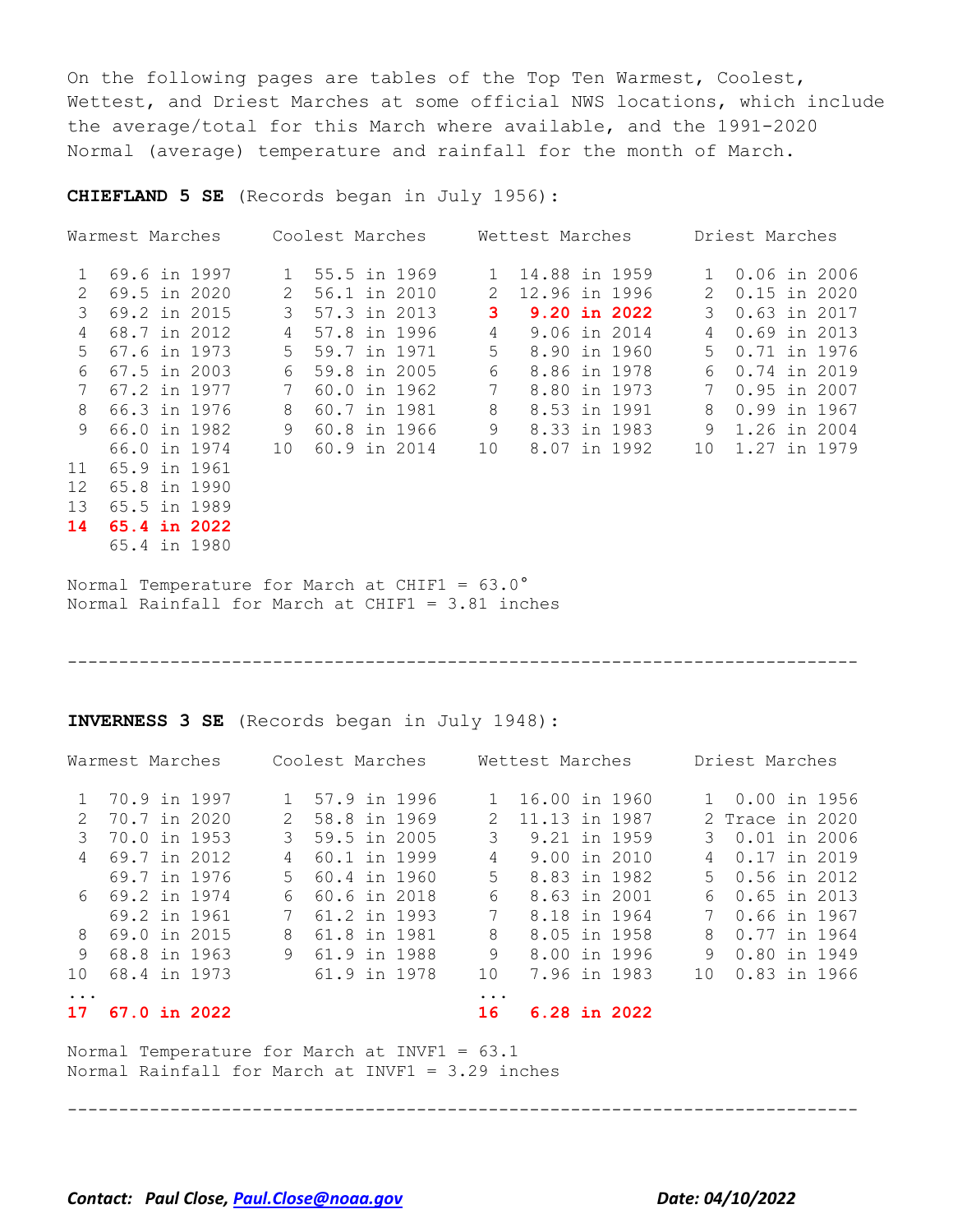|               | Warmest Marches |     | Coolest Marches |               | Wettest Marches | Driest Marches |                 |  |  |
|---------------|-----------------|-----|-----------------|---------------|-----------------|----------------|-----------------|--|--|
|               | 1 73.0 in 1945  |     | 1 56.9 in 2010  | $\mathbf{1}$  | 17.70 in 1960   |                | 1 Trace in 1956 |  |  |
| $\mathcal{L}$ | 71.7 in 1935    | 2   | 57.4 in 1915    | $\mathcal{L}$ | 13.40 in 1987   |                | 2 0.02 in 2020  |  |  |
| 3             | 71.6 in 1938    |     | 3 57.7 in 2013  | 3             | 10.69 in 1959   | 3              | $0.04$ in 2006  |  |  |
| 4             | 71.5 in 2020    | 4   | 59.3 in 1969    | 4             | 10.58 in 1924   | 4              | 0.07 in 2017    |  |  |
| .5            | 71.3 in 1974    |     | 5 59.6 in 1931  | 5.            | 9.10 in 1930    |                | 5 0.10 in 1908  |  |  |
| 6             | 71.0 in 1929    | 6   | 60.1 in 1901    | 6             | 9.00 in 1983    | 6              | 0.15 in 1898    |  |  |
|               | 70.9 in 1948    |     | 60.2 in 1999    |               | 8.29 in 2011    |                | 0.16 in 1916    |  |  |
|               | 70.9 in 1908    | 8   | 60.3 in 1924    | 8             | 8.00 in 1991    | 8              | 0.17 in 2019    |  |  |
|               | 70.9 in 1897    |     | 9 60.7 in 2018  | 9             | 7.97 in 1958    |                | 0.17 in 1945    |  |  |
| 10            | 70.6 in 1939    |     | 60.7 in 1926    | 10            | 7.77 in 1982    | 10             | $0.20$ in 1904  |  |  |
|               |                 |     |                 |               |                 |                |                 |  |  |
| 34            | 67.8 in 2022    | 83. | 67.8 in 2022    |               |                 |                |                 |  |  |
|               | 67.8 in 1985    |     | 67.8 in 1985    |               |                 |                |                 |  |  |

#### **BROOKSVILLE AREA** (Records began in January 1892):

Normal Temperature for March at BKV = 64.2°

Total Rainfall for March 2022 = Not Available, Several Days Missing Normal Rainfall for March at BKV = 2.66 inches

-----------------------------------------------------------------------------

#### **ST LEO** (Records began in April 1895):

|    | Warmest Marches |  |                | Coolest Marches |  |             | Wettest Marches |              |           | Driest Marches  |  |
|----|-----------------|--|----------------|-----------------|--|-------------|-----------------|--------------|-----------|-----------------|--|
|    | 72.9 in 1907    |  |                | 1 57.5 in 1931  |  |             | 1 17.91 in 1960 |              |           | 1 0.00 in 2020  |  |
|    | 2 72.8 in 1945  |  |                | 57.5 in 1915    |  |             | 2 16.50 in 1987 |              |           | 2 Trace in 1907 |  |
|    | 72.8 in 1897    |  |                | 3 59.2 in 1969  |  | 3           | 12.47 in 2011   |              |           | 3 0.01 in 1895  |  |
| 4  | 72.7 in 1997    |  | $\overline{4}$ | 60.0 in 2013    |  | 4           | 12.05 in 1959   |              |           | 4 0.02 in 2006  |  |
| .5 | 72.4 in 1948    |  | $5 -$          | 60.2 in 2010    |  | .5          | 10.91 in 1924   |              |           | 5 0.10 in 1908  |  |
| 6  | 72.3 in 2020    |  | 6              | 60.6 in 1930    |  | 6           | 10.05 in 1900   |              |           | 6 0.19 in 1904  |  |
| 7  | 71.8 in 2003    |  | 7              | 61.1 in 1960    |  | $7^{\circ}$ |                 | 9.53 in 1930 |           | 7 0.30 in 1949  |  |
| 8  | 71.6 in 1938    |  |                | 8 61.5 in 1914  |  | 8           |                 | 9.31 in 1958 |           | 8 0.33 in 1956  |  |
|    | 9 71.0 in 1974  |  | 9              | 61.6 in 1924    |  | 9           | 8.74 in 1983    |              | 9.        | 0.38 in 1917    |  |
| 10 | 70.9 in 2012    |  |                | 10 61.9 in 1941 |  | 10          |                 | 8.70 in 1988 |           | 10 0.47 in 1898 |  |
|    |                 |  |                |                 |  | $\ddotsc$   |                 |              | $\ddotsc$ |                 |  |
|    | 21 70.2 in 2022 |  |                |                 |  | 39          |                 | 4.36 in 2022 |           | 90 4.36 in 2022 |  |
|    |                 |  |                |                 |  |             |                 |              |           |                 |  |

-----------------------------------------------------------------------------

Normal Temperature for March at STLF1 = 66.4° Normal Rainfall for March at STLF1 = 3.18 inches

*Contact: Paul Close, [Paul.Close@noaa.gov](mailto:Paul.Close@noaa.gov) Date: 04/10/2022*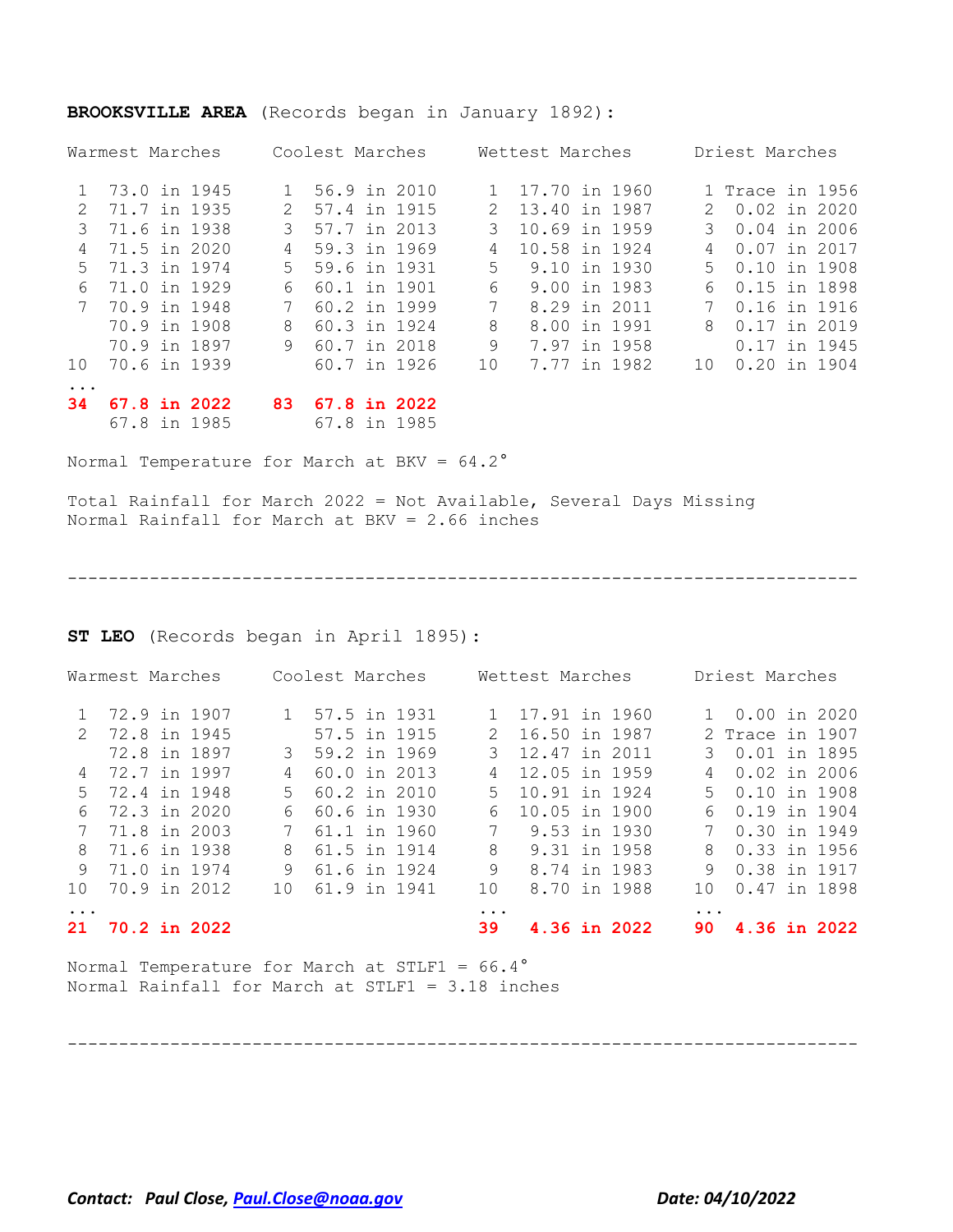|                             | Warmest Marches |               | Coolest Marches |                | Wettest Marches | Driest Marches  |                |  |  |
|-----------------------------|-----------------|---------------|-----------------|----------------|-----------------|-----------------|----------------|--|--|
|                             | 74.6 in 1997    | 1             | 57.5 in 1915    |                | 14.21 in 1987   |                 | $0.00$ in 2020 |  |  |
| $\mathcal{D}_{\mathcal{L}}$ | 73.2 in 1948    | $\mathcal{L}$ | 58.3 in 1969    | $\mathcal{L}$  | 13.72 in 1960   |                 | 0.00 in 1907   |  |  |
| 3                           | 73.0 in 2020    | 3             | 59.1 in 1960    | 3              | 12.56 in 1959   | 3               | $0.02$ in 2006 |  |  |
|                             | 73.0 in 1945    | 4             | 59.4 in 2013    | 4              | 11.29 in 2011   | 4               | $0.04$ in 1908 |  |  |
| 5.                          | 71.8 in 2012    | .5            | 59.7 in 1931    | 5.             | 9.68 in 1983    | 5.              | 0.11 in 1949   |  |  |
|                             | 71.8 in 1903    | 6             | 60.0 in 2010    | 6              | 8.41 in 1930    | 6               | 0.26 in 1898   |  |  |
|                             | 71.8 in 1897    | 7             | 61.3 in 1941    | $7^{\circ}$    | 8.18 in 1900    | 7               | 0.34 in 1956   |  |  |
| 8                           | 71.6 in 1921    | 8             | 61.5 in 1968    | 8              | 8.12 in 1996    | 8               | 0.47 in 1945   |  |  |
| 9                           | 71.3 in 1938    | 9             | 61.6 in 1914    | 9              | 7.31 in 1947    | 9               | 0.53 in 1935   |  |  |
|                             | 71.3 in 1929    | 10            | 61.7 in 1892    | 10             | 7.22 in 2014    | 10              | 0.59 in 2017   |  |  |
| $\ddotsc$<br>18             | 69.9 in 2022    |               |                 | $\cdots$<br>66 | 2.35 in 2022    | $\cdots$<br>65. | 2.35 in 2022   |  |  |
|                             | 69.9 in 2016    |               |                 |                |                 |                 |                |  |  |
|                             | 69.9 in 1977    |               |                 |                |                 |                 |                |  |  |

#### **TARPON SPRINGS** (Records began in January 1892):

Normal Temperature for March at TRPF1 = 66.8° Normal Rainfall for March at TRPF1 = 3.08 inches

-----------------------------------------------------------------------------

**TAMPA AREA** (Records began in April 1890):

| Warmest Marches |                | Coolest Marches |                | Wettest Marches |               |  | Driest Marches |                 |  |  |
|-----------------|----------------|-----------------|----------------|-----------------|---------------|--|----------------|-----------------|--|--|
|                 | 74.4 in 2012   |                 | 1 57.7 in 1915 |                 | 12.64 in 1959 |  |                | 1 Trace in 2020 |  |  |
| $\mathcal{L}$   | 74.3 in 2020   | $\mathcal{L}$   | 58.1 in 1969   | $\mathcal{L}$   | 12.01 in 1987 |  |                | Trace in 2006   |  |  |
|                 | 3 73.9 in 2022 | 3               | 60.7 in 1931   | 3               | 11.00 in 1960 |  |                | Trace in 1907   |  |  |
|                 | 73.9 in 1997   | 4               | 60.9 in 1968   | 4               | 9.87 in 1930  |  |                | 4 0.06 in 1956  |  |  |
|                 | 5 73.2 in 1945 | $5 -$           | 61.6 in 2013   | 5               | 9.79 in 2011  |  | $5 -$          | 0.08 in 1908    |  |  |
| 6               | 73.0 in 2015   |                 | 61.6 in 2010   | 6               | 7.59 in 1983  |  |                | 0.08 in 1898    |  |  |
|                 | 72.6 in 1921   |                 | 61.7 in 1941   | 7               | 7.36 in 1900  |  |                | 0.20 in 1945    |  |  |
| 8               | 72.2 in 1907   | 8               | 61.9 in 1947   | 8               | 7.24 in 1924  |  | 8              | 0.22 in 1949    |  |  |
| 9               | 71.9 in 1897   | 9               | 62.0 in 1960   | 9               | 7.07 in 1931  |  |                | 9 0.35 in 2018  |  |  |
| 10              | 71.8 in 1948   |                 | 62.0 in 1924   | 10              | 6.98 in 1957  |  | 10             | 0.41 in 2000    |  |  |
|                 | 71.8 in 1938   |                 | 62.0 in 1892   |                 | 6.98 in 1947  |  |                |                 |  |  |
|                 | 71.8 in 1918   |                 |                | $\ddotsc$       |               |  | .              |                 |  |  |
|                 |                |                 |                | 49              | 2.91 in 2022  |  |                | 84 2.91 in 2022 |  |  |
|                 |                |                 |                |                 |               |  |                |                 |  |  |

Normal Temperature for March at TPA = 68.6° Normal Rainfall for March at TPA = 2.52 inches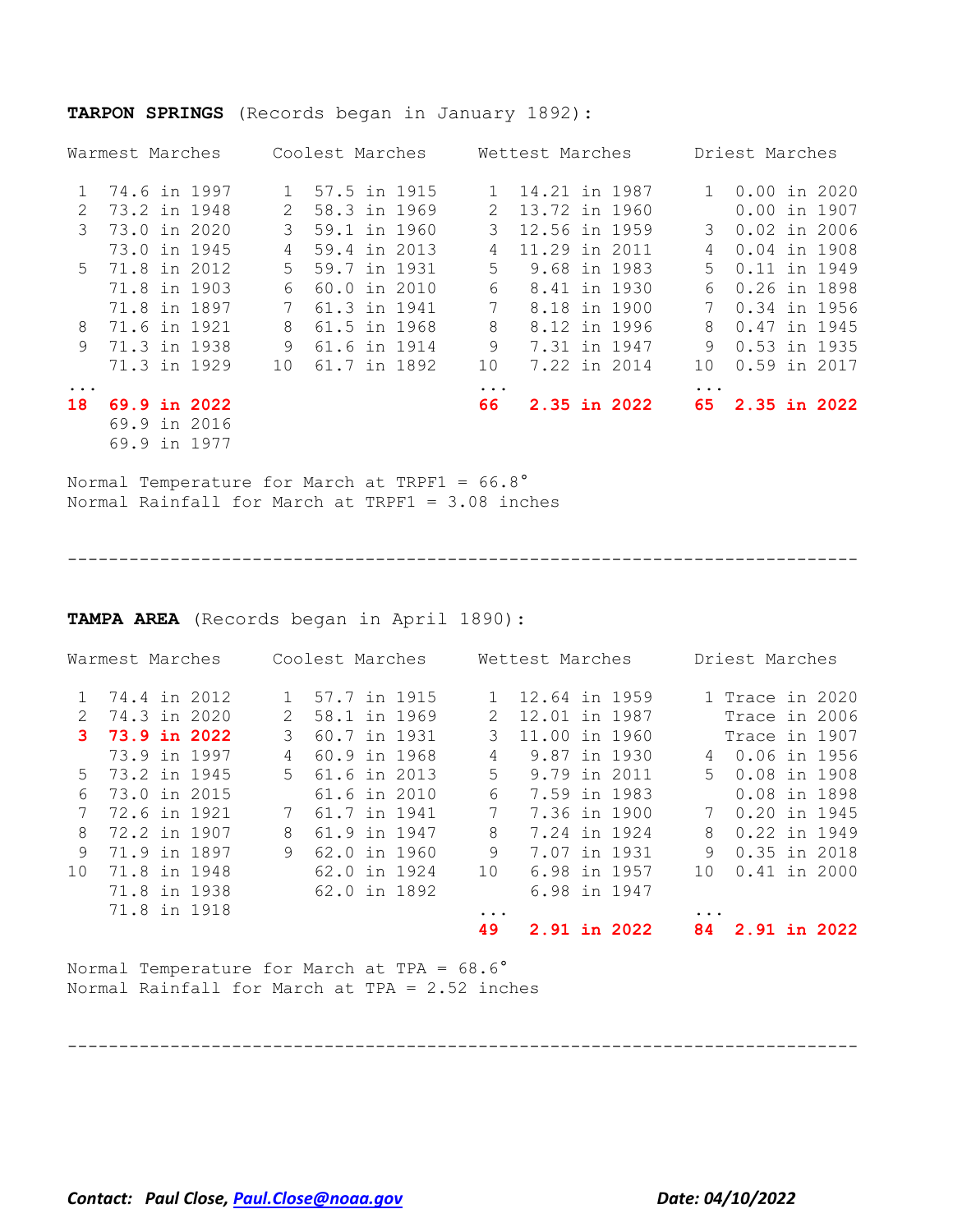|                 | Warmest Marches |       | Coolest Marches |  |               | Wettest Marches |  |  |                        | Driest Marches |  |              |  |
|-----------------|-----------------|-------|-----------------|--|---------------|-----------------|--|--|------------------------|----------------|--|--------------|--|
|                 | 1 74.6 in 2012  |       | 1 59.0 in 1915  |  |               | 11.79 in 1987   |  |  |                        | 1 0.00 in 2020 |  |              |  |
| $\mathcal{P}$   | 74.5 in 2020    |       | 2 61.7 in 2010  |  | $\mathcal{L}$ | 11.33 in 1959   |  |  | 2                      | 0.03 in 1956   |  |              |  |
|                 | 74.5 in 1945    | 3     | 61.9 in 1969    |  | 3             | 8.38 in 1931    |  |  |                        | $0.09$ in 2006 |  |              |  |
|                 | 4 73.9 in 1948  | 4     | 62.4 in 1996    |  | 4             | 8.20 in 1983    |  |  |                        | 0.09 in 1939   |  |              |  |
| $5 -$           | 73.3 in 1997    | $5 -$ | 62.5 in 1931    |  | .5            | 8.14 in 2010    |  |  |                        | 5 0.19 in 1917 |  |              |  |
| 6               | 73.2 in 1921    | 6     | 63.1 in 1960    |  | 6             | 7.86 in 1970    |  |  | 6                      | 0.24 in 1916   |  |              |  |
|                 | 73.0 in 2015    | 7     | 63.3 in 2013    |  | 7             | 7.75 in 1960    |  |  |                        | 7 0.31 in 2002 |  |              |  |
| 8               | 72.8 in 1976    | 8     | 63.4 in 1947    |  | 8             | 7.65 in 1952    |  |  |                        | 0.31 in 1949   |  |              |  |
| 9               | 72.7 in 1918    |       | 63.4 in 1924    |  | 9             | 7.30 in 2011    |  |  | 9                      | 0.37 in 1945   |  |              |  |
| 10 <sup>°</sup> | 72.6 in 2003    | 1 O   | 63.5 in 1941    |  | 10            | 7.21 in 2001    |  |  | 1 O                    | $0.40$ in 2012 |  |              |  |
| 11              | 72.4 in 2022    |       |                 |  | $\ddotsc$     |                 |  |  | $\ddot{\phantom{a}}$ . |                |  |              |  |
|                 | 72.4 in 1938    |       |                 |  | 69            | 1.63 in 2022    |  |  | 41                     |                |  | 1.63 in 2022 |  |

**ST PETERSBURG AREA** (Records began in August 1914):

Normal Temperature for March at SPG = 69.0° Normal Rainfall for March at SPG = 2.58 inches

-----------------------------------------------------------------------------

**PLANT CITY** (Records began in September 1892):

|               | Warmest Marches |    | Coolest Marches |           | Wettest Marches |               |          | Driest Marches |  |
|---------------|-----------------|----|-----------------|-----------|-----------------|---------------|----------|----------------|--|
|               | 74.3 in 2020    |    | 56.9 in 1931    |           |                 | 15.68 in 1960 |          | 1 0.00 in 1908 |  |
| $\mathcal{L}$ | 73.2 in 1907    | 2  | 59.1 in 1915    | 2         |                 | 13.70 in 1959 |          | $0.00$ in 1907 |  |
| 3             | 73.1 in 1997    | 3  | 60.3 in 1932    | 3         |                 | 12.78 in 1987 | 3        | $0.01$ in 2006 |  |
| 4             | 72.6 in 2015    | 4  | 60.5 in 1969    | 4         |                 | 10.59 in 1983 | 4        | $0.02$ in 2020 |  |
|               | 5 72.4 in 2022  | 5. | 60.6 in 2010    | 5         |                 | 8.81 in 1930  | 5        | 0.08 in 1999   |  |
|               | 72.4 in 2016    | 6. | 61.0 in 1930    | 6         |                 | 7.93 in 2010  | 6        | 0.21 in 1945   |  |
|               | 7 72.2 in 1948  |    | 61.0 in 1901    | 7         |                 | 7.81 in 1924  | 7        | 0.32 in 1916   |  |
|               | 72.2 in 1945    |    | 8 61.3 in 2013  | 8         |                 | 7.51 in 1998  | 8        | 0.39 in 1975   |  |
|               | 9 71.8 in 2012  | 9  | 61.4 in 1924    | 9         |                 | 7.49 in 2011  | 9        | 0.40 in 2017   |  |
|               | 71.8 in 1903    | 10 | 61.5 in 1941    |           |                 | 7.49 in 2001  | 1 O      | $0.46$ in 2002 |  |
|               |                 |    |                 | $\ddotsc$ |                 |               | $\cdots$ |                |  |
|               |                 |    |                 | 72        |                 | 2.20 in 2022  | 52.      | 2.20 in 2022   |  |
|               |                 |    |                 |           |                 | 2.20 in 2013  |          | 2.20 in 2013   |  |
|               |                 |    |                 |           |                 | 2.20 in 1984  |          | 2.20 in 1984   |  |
|               |                 |    |                 |           |                 |               |          |                |  |

-----------------------------------------------------------------------------

Normal Temperature for March at PLCF1 = 68.7° Normal Rainfall for March at PLCF1 = 2.78 inches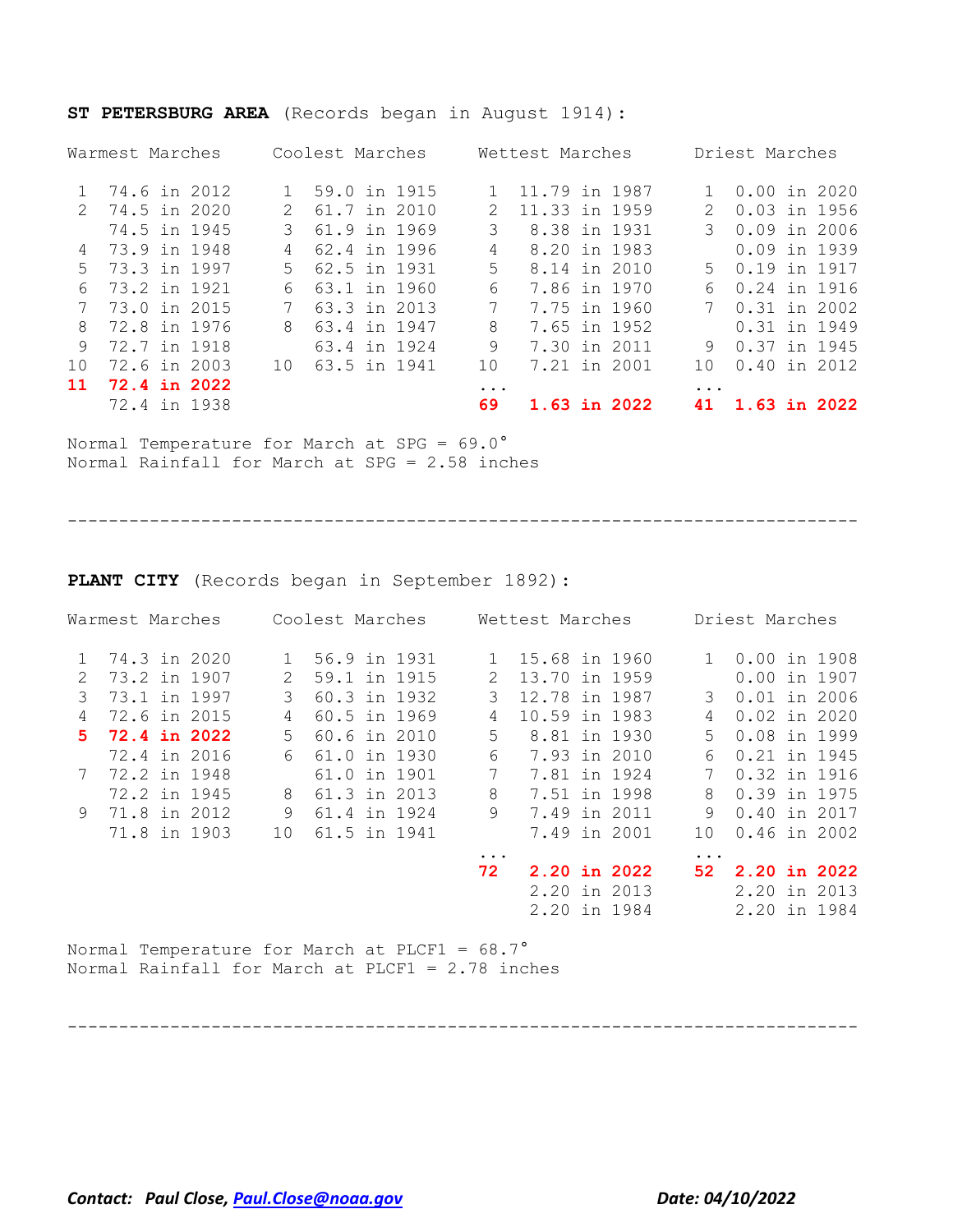| Warmest Marches |     |                                                                                                                                                                                   |  |                                                                                                                                                                                                    |  |                                                                                                                                                                                                            |
|-----------------|-----|-----------------------------------------------------------------------------------------------------------------------------------------------------------------------------------|--|----------------------------------------------------------------------------------------------------------------------------------------------------------------------------------------------------|--|------------------------------------------------------------------------------------------------------------------------------------------------------------------------------------------------------------|
| 1 73.5 in 2020  |     |                                                                                                                                                                                   |  |                                                                                                                                                                                                    |  |                                                                                                                                                                                                            |
| 73.5 in 1921    | 2   | $\mathcal{L}$                                                                                                                                                                     |  |                                                                                                                                                                                                    |  |                                                                                                                                                                                                            |
| 73.4 in 1918    | 3   | 3                                                                                                                                                                                 |  |                                                                                                                                                                                                    |  |                                                                                                                                                                                                            |
| 72.8 in 1997    |     | 4                                                                                                                                                                                 |  |                                                                                                                                                                                                    |  |                                                                                                                                                                                                            |
| 72.8 in 1945    |     | .5                                                                                                                                                                                |  |                                                                                                                                                                                                    |  |                                                                                                                                                                                                            |
| 72.7 in 1935    |     | 6                                                                                                                                                                                 |  | 6                                                                                                                                                                                                  |  |                                                                                                                                                                                                            |
| 72.6 in 1938    |     | 7                                                                                                                                                                                 |  | 7                                                                                                                                                                                                  |  |                                                                                                                                                                                                            |
| 72.1 in 2012    | 8   | 8                                                                                                                                                                                 |  | 8                                                                                                                                                                                                  |  |                                                                                                                                                                                                            |
| 72.1 in 2003    | 9   | 9                                                                                                                                                                                 |  | 9                                                                                                                                                                                                  |  |                                                                                                                                                                                                            |
| 72.0 in 2022    | 1 O | 10                                                                                                                                                                                |  | 1 O                                                                                                                                                                                                |  |                                                                                                                                                                                                            |
| 72.0 in 2016    |     |                                                                                                                                                                                   |  |                                                                                                                                                                                                    |  |                                                                                                                                                                                                            |
| 72.0 in 2015    |     | 53                                                                                                                                                                                |  | 56.                                                                                                                                                                                                |  |                                                                                                                                                                                                            |
|                 |     | Coolest Marches<br>60.0 in 1969<br>60.1 in 1915<br>61.5 in 2010<br>61.5 in 1960<br>61.5 in 1931<br>6 61.6 in 2013<br>61.6 in 1941<br>61.9 in 1924<br>62.2 in 1947<br>62.5 in 1968 |  | Wettest Marches<br>12.94 in 1960<br>12.16 in 1959<br>10.75 in 1987<br>9.22 in 1983<br>8.57 in 1930<br>8.53 in 2010<br>8.15 in 1942<br>7.44 in 2001<br>7.20 in 1998<br>6.90 in 1982<br>3.05 in 2022 |  | Driest Marches<br>$0.00$ in 2020<br>2 0.22 in 2006<br>0.22 in 1916<br>4 0.26 in 2021<br>5 0.53 in 1925<br>0.57 in 2009<br>$0.63$ in 2000<br>$0.67$ in 2007<br>0.68 in 2002<br>0.69 in 2017<br>3.05 in 2022 |

#### **LAKELAND AREA** (Records began in January 1915):

Normal Temperature for March at LLDF1 = 68.3° Normal Rainfall for March at LLDF1 = 3.06 inches

-----------------------------------------------------------------------------

**WINTER HAVEN AREA** (Records began in January 1941):

|                 | Warmest Marches     |     | Coolest Marches |             | Wettest Marches | Driest Marches |                |                |  |              |
|-----------------|---------------------|-----|-----------------|-------------|-----------------|----------------|----------------|----------------|--|--------------|
|                 | 74.6 in 2020        |     | 1 58.4 in 1969  |             | 12.18 in 1960   |                |                | 1 0.14 in 2020 |  |              |
|                 | 2 73.5 in 2015      |     | 2 61.5 in 2013  |             | 10.97 in 1959   |                |                | 2 0.30 in 1956 |  |              |
|                 | 73.5 in 1945        |     | 3 61.6 in 2010  | 3           | 9.61 in 1987    |                |                | 3 0.38 in 2006 |  |              |
|                 | 4 73.4 in 1997      | 4   | 62.2 in 1960    | 4           | 8.31 in 2011    |                | $\overline{4}$ | 0.41 in 2021   |  |              |
|                 | 73.4 in 1948        | .5  | 62.5 in 1968    | 5           | 7.56 in 2010    |                |                | 5 0.48 in 2002 |  |              |
|                 | 6 72.8 in 2012      |     | 6 62.9 in 1981  | 6           | 7.19 in 1998    |                | 6              | 0.57 in 1945   |  |              |
| 7               | <b>72.5 in 2022</b> |     | 62.9 in 1941    | $7^{\circ}$ | 7.16 in 1970    |                |                | 7 0.58 in 2018 |  |              |
|                 | 72.5 in 2003        | 8   | 63.5 in 1996    | 8           | 6.93 in 1983    |                |                | 0.58 in 2017   |  |              |
|                 | 9 72.0 in 1977      | 9   | 63.6 in 1983    | 9           | 6.60 in 1942    |                |                | 9 0.60 in 2000 |  |              |
| 10 <sup>1</sup> | 71.9 in 1989        | 1 O | 64.0 in 1947    | 10          | 6.55 in 1969    |                | 1 N            | 0.61 in 2007   |  |              |
|                 |                     |     |                 | $\cdots$    |                 |                |                |                |  |              |
|                 |                     |     |                 | 29          | 3.67 in 2022    |                | 51.            |                |  | 3.67 in 2022 |

Normal Temperature for March at GIF =  $69.1^{\circ}$ Normal Rainfall for March at GIF = 3.04 inches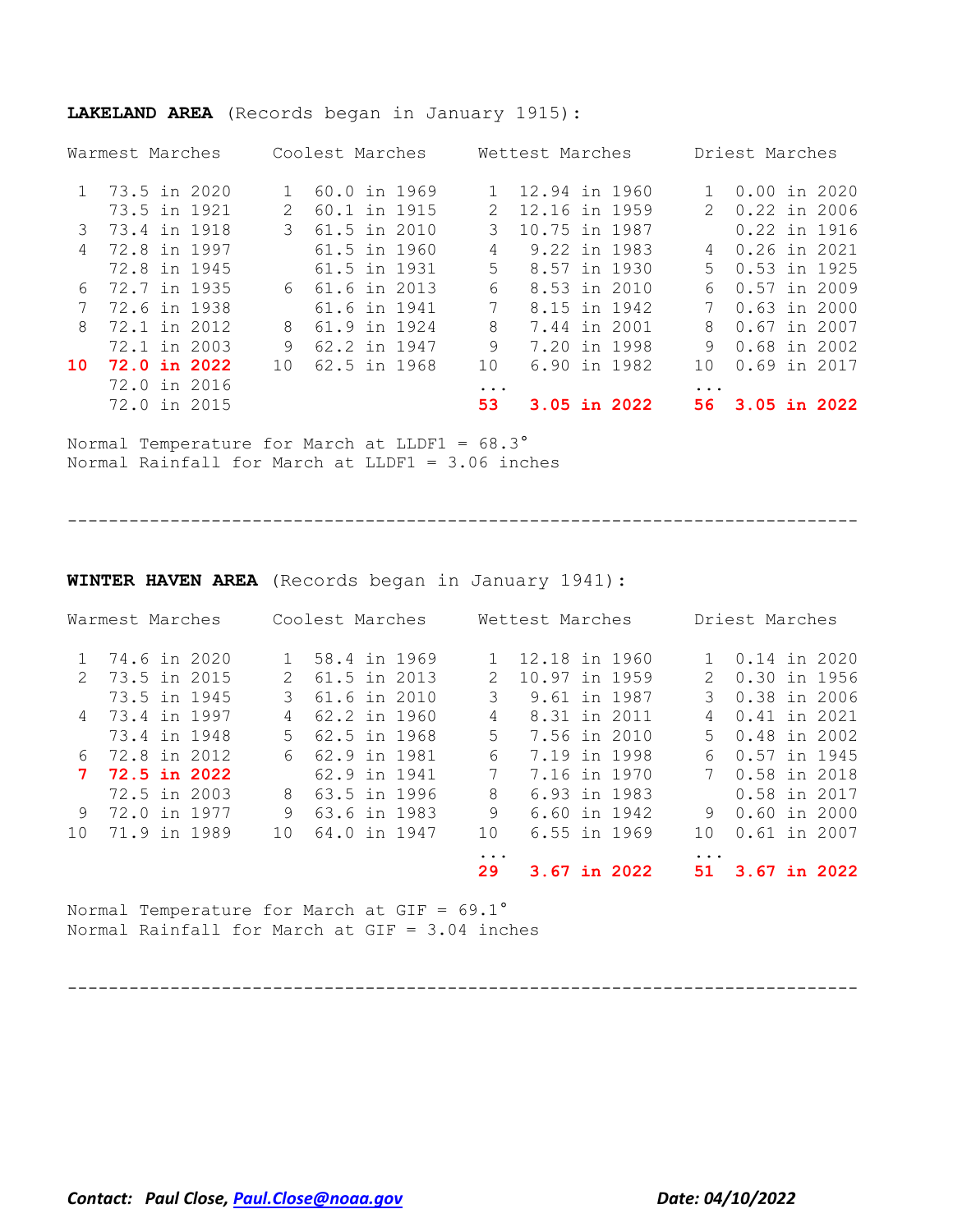#### **BARTOW** (Records began in June 1892):

|                 | Warmest Marches | Coolest Marches |                |               | Wettest Marches | Driest Marches |                |  |  |
|-----------------|-----------------|-----------------|----------------|---------------|-----------------|----------------|----------------|--|--|
|                 | 76.1 in 2015    |                 | 60.8 in 1914   |               | 11.53 in 1959   |                | 1 0.00 in 2020 |  |  |
| 2               | 74.6 in 1903    | 2               | 61.5 in 1969   | $\mathcal{L}$ | 10.25 in 1987   | 2              | 0.02 in 1908   |  |  |
| 3               | 74.0 in 1997    | 3               | 62.3 in 2010   | 3             | 8.99 in 1960    | 3              | $0.05$ in 1945 |  |  |
| 4               | 73.3 in 2003    | 4               | 62.5 in 1901   | 4             | 8.57 in 1944    | 4              | $0.10$ in 2006 |  |  |
| .5              | 73.2 in 1948    | .5              | 62.7 in 1947   | 5             | 8.12 in 2001    |                | 5 0.27 in 2021 |  |  |
| 6               | 72.6 in 2012    | 6               | 62.9 in 1960   | 6             | 8.10 in 1947    | 6              | 0.36 in 2002   |  |  |
|                 | 7 72.5 in 1945  |                 | 7 63.5 in 1996 | 7             | 7.72 in 1930    |                | 7 0.41 in 1999 |  |  |
|                 | 72.5 in 1907    |                 | 63.5 in 1968   | 8             | 7.28 in 2010    |                | 8 0.45 in 2007 |  |  |
|                 | 72.5 in 1897    |                 | 9 63.9 in 2018 | 9             | 7.11 in 1970    | 9              | 0.46 in 1897   |  |  |
| 10 <sup>°</sup> | 72.3 in 2020    | 10              | 64.0 in 1983   | 10            | 7.00 in 1983    | 10             | 0.47 in 1967   |  |  |
| $\ddotsc$       |                 |                 |                | $\ddotsc$     |                 | $\ddotsc$      |                |  |  |
| 17              | 70.8 in 2022    |                 |                | 42            | 4.04 in 2022    | 89.            | 4.04 in 2022   |  |  |
|                 | 70.8 in 2016    |                 |                |               |                 |                |                |  |  |
|                 | 70.8 in 2002    |                 |                |               |                 |                |                |  |  |

Normal Temperature for March at BARF1 =  $67.7^\circ$ Normal Rainfall for March at BARF1 = 2.84 inches

-----------------------------------------------------------------------------

**SARASOTA-BRADENTON AREA** (Records began in January 1911):

|                 | Warmest Marches |     | Coolest Marches |             | Wettest Marches |              |          | Driest Marches  |  |
|-----------------|-----------------|-----|-----------------|-------------|-----------------|--------------|----------|-----------------|--|
|                 | 1 73.1 in 2020  |     | 1 57.0 in 1915  |             | 11.10 in 1987   |              |          | 1 Trace in 1939 |  |
| $\mathcal{L}$   | 73.0 in 2012    |     | 2 59.3 in 1931  | 2           | 10.77 in 2001   |              |          | 2 0.10 in 1945  |  |
| 3               | 72.6 in 1997    | 3   | 60.4 in 2010    | 3           | 10.60 in 1958   |              |          | 3 0.21 in 1949  |  |
|                 | 4 71.9 in 2003  |     | 60.7 in 1969    | 4           |                 | 8.81 in 1959 |          | 4 0.26 in 1956  |  |
|                 | 71.9 in 1948    | .5  | 60.8 in 2013    | 5           |                 | 8.63 in 1983 |          | 5 0.28 in 2007  |  |
|                 | 6 71.7 in 2022  |     | 6 61.7 in 1924  | 6           |                 | 8.49 in 2011 |          | 6 0.34 in 1935  |  |
|                 | 7 71.5 in 2015  |     | 61.7 in 1914    | $7^{\circ}$ |                 | 8.16 in 1998 |          | 7 0.37 in 1976  |  |
| 8               | 71.1 in 1921    |     | 8 62.0 in 1941  | 8           |                 | 7.42 in 1982 |          | 8 0.44 in 1917  |  |
| 9               | 70.9 in 2016    |     | 62.0 in 1916    | 9           |                 | 7.37 in 1969 |          | 9 0.47 in 2004  |  |
| 10 <sup>1</sup> | 70.8 in 1945    | 1 O | 62.6 in 1968    | 10          |                 | 7.10 in 1970 | 1 N      | 0.48 in 2017    |  |
|                 |                 |     |                 | $\cdots$    |                 |              | $\cdots$ |                 |  |
|                 |                 |     |                 | 52          |                 | 2.51 in 2022 |          | 60 2.51 in 2022 |  |

Normal Temperature for March at  $SRQ = 68.1^\circ$ Normal Rainfall for March at SRQ = 2.85 inches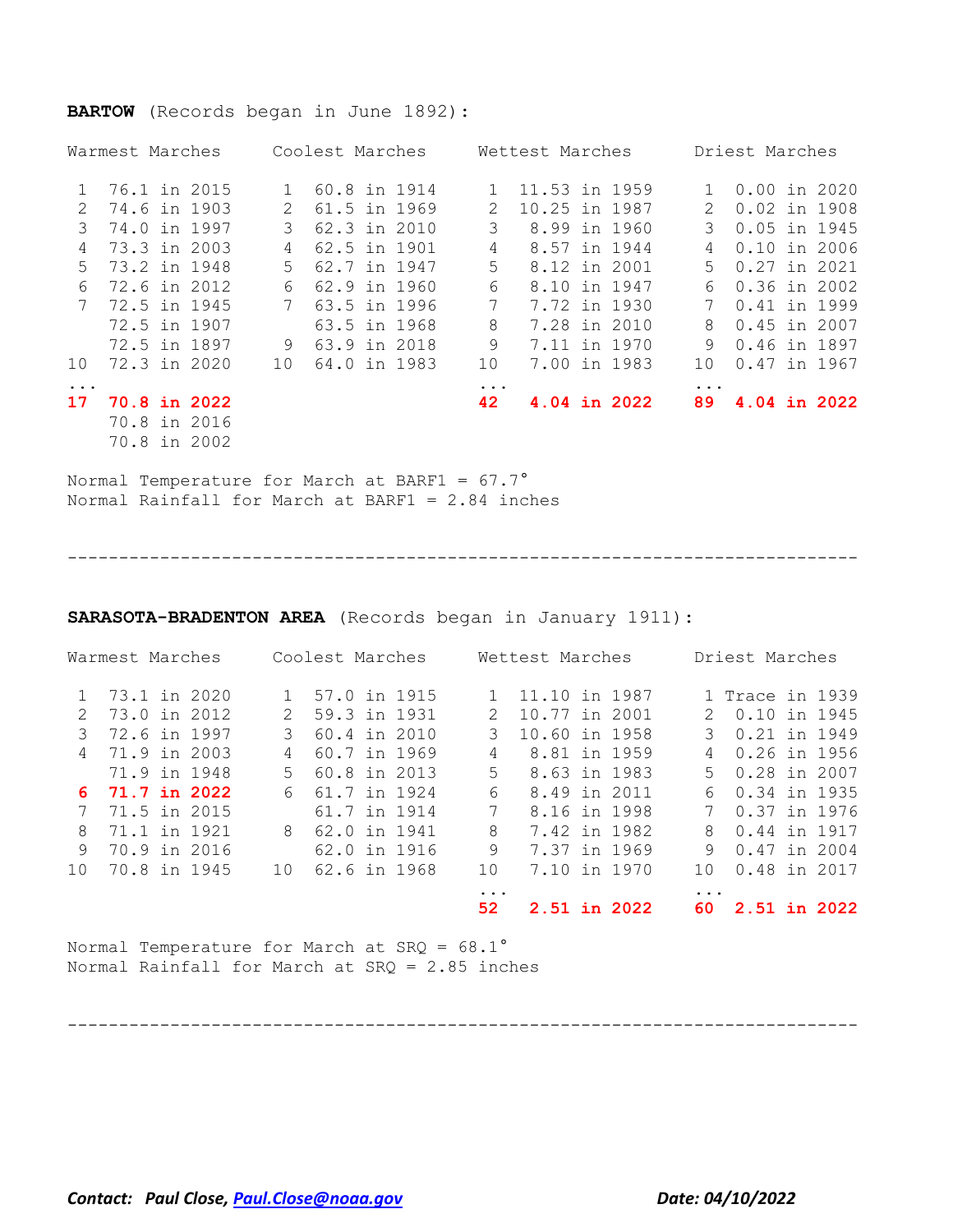#### **VENICE** (Records began in April 1955):

|                 | Warmest Marches |                | Coolest Marches |               | Wettest Marches |              |                        | Driest Marches |  |
|-----------------|-----------------|----------------|-----------------|---------------|-----------------|--------------|------------------------|----------------|--|
|                 | 1 74.4 in 1997  |                | 1 61.6 in 1969  |               | 11.21 in 1987   |              |                        | 1 0.00 in 2020 |  |
| 2.              | 74.0 in 2012    | 2.             | 62.8 in 2013    | $\mathcal{L}$ | 9.57 in 1983    |              |                        | 0.10 in 1956   |  |
|                 | 3 73.8 in 2003  |                | 3 62.9 in 1960  | 3             | 9.38 in 1998    |              |                        | 3 0.14 in 2009 |  |
| 4               | 72.2 in 2015    | $\overline{4}$ | 63.2 in 1968    | 4             | 8.83 in 2010    |              | 4                      | 0.19 in 1971   |  |
|                 | 5 72.1 in 2022  | $5 -$          | 63.3 in 1962    | 5.            | 8.05 in 1970    |              |                        | 5 0.33 in 1977 |  |
| 6               | 71.7 in 2020    |                | 6 63.4 in 2010  | 6             | 7.74 in 1959    |              | 6                      | 0.36 in 2006   |  |
| 7               | 70.8 in 2016    |                | 63.4 in 1981    | 7             | 7.45 in 2011    |              |                        | 7 0.39 in 1967 |  |
|                 | 70.8 in 2000    | 8              | 63.9 in 1978    | 8             | 7.41 in 2001    |              | 8                      | 0.40 in 1974   |  |
| 9               | 70.7 in 1989    | 9              | 64.3 in 1996    | 9             | 7.10 in 1969    |              | 9                      | 0.53 in 2004   |  |
| 10 <sup>°</sup> | 70.1 in 2011    |                | 64.3 in 1988    | 10            |                 | 6.60 in 1958 | 1 O                    | 0.54 in 2002   |  |
|                 | 70.1 in 2002    |                | 64.3 in 1958    | $\ddots$      |                 |              | $\ddot{\phantom{0}}$ . |                |  |
|                 |                 |                |                 | 35            | 2.34 in 2022    |              | 33.                    | 2.34 in 2022   |  |

Normal Temperature for March at VNCF1 =  $67.7^\circ$ Normal Rainfall for March at VNCF1 = 2.97 inches

-----------------------------------------------------------------------------

#### **MYAKKA RIVER STATE PARK** (Temperature records began in March 1956 and Rainfall records began in Sep 1943):

| Warmest Marches |                |  | Coolest Marches |                 |  | Wettest Marches |               |  | Driest Marches |           |                |  |  |
|-----------------|----------------|--|-----------------|-----------------|--|-----------------|---------------|--|----------------|-----------|----------------|--|--|
|                 | 1 74.5 in 2003 |  |                 | 1 60.5 in 2013  |  |                 | 12.88 in 1987 |  |                |           | 1 0.08 in 1956 |  |  |
| 2               | 74.2 in 1997   |  | 2               | 61.4 in 2010    |  |                 | 12.24 in 1998 |  |                |           | 2 0.13 in 2006 |  |  |
| 3               | 72.6 in 2015   |  |                 | 62.4 in 1960    |  | 3               | 9.74 in 1969  |  |                | 3         | 0.16 in 1945   |  |  |
| 4               | 71.9 in 2012   |  | 4               | 63.7 in 1971    |  | 4               | 8.80 in 1959  |  |                |           | 4 0.23 in 2020 |  |  |
| $5 -$           | 71.6 in 1977   |  |                 | 5 64.4 in 1996  |  | 5               | 8.21 in 1958  |  |                |           | 0.23 in 1966   |  |  |
|                 | 6 71.3 in 2016 |  |                 | 64.4 in 1959    |  | 6               | 7.81 in 1983  |  |                |           | 6 0.29 in 2002 |  |  |
|                 | 71.3 in 1976   |  |                 | 7 64.8 in 1958  |  | 7               | 7.54 in 2010  |  |                |           | 0.29 in 1977   |  |  |
| 8               | 71.2 in 1992   |  | 8               | 65.2 in 1981    |  | 8               | 7.51 in 2011  |  |                |           | 8 0.41 in 1953 |  |  |
| 9               | 71.0 in 1982   |  | 9               | 65.4 in 2018    |  | 9               | 7.35 in 2001  |  |                | 9         | 0.42 in 1949   |  |  |
| 10 <sup>1</sup> | 70.5 in 1995   |  |                 | 10 65.7 in 1962 |  | 10              | 7.04 in 1947  |  |                | 1 N       | 0.47 in 1974   |  |  |
|                 |                |  |                 | 65.7 in 1957    |  | .               |               |  |                | $\ddotsc$ |                |  |  |
| 21              | 69.3 in 2022   |  |                 |                 |  | 55              | 1.20 in 2022  |  |                | 24        | 1.20 in 2022   |  |  |

Normal Temperature for March at MKCF1 =  $67.9^\circ$ Normal Rainfall for March at MKCF1 = 3.00 inches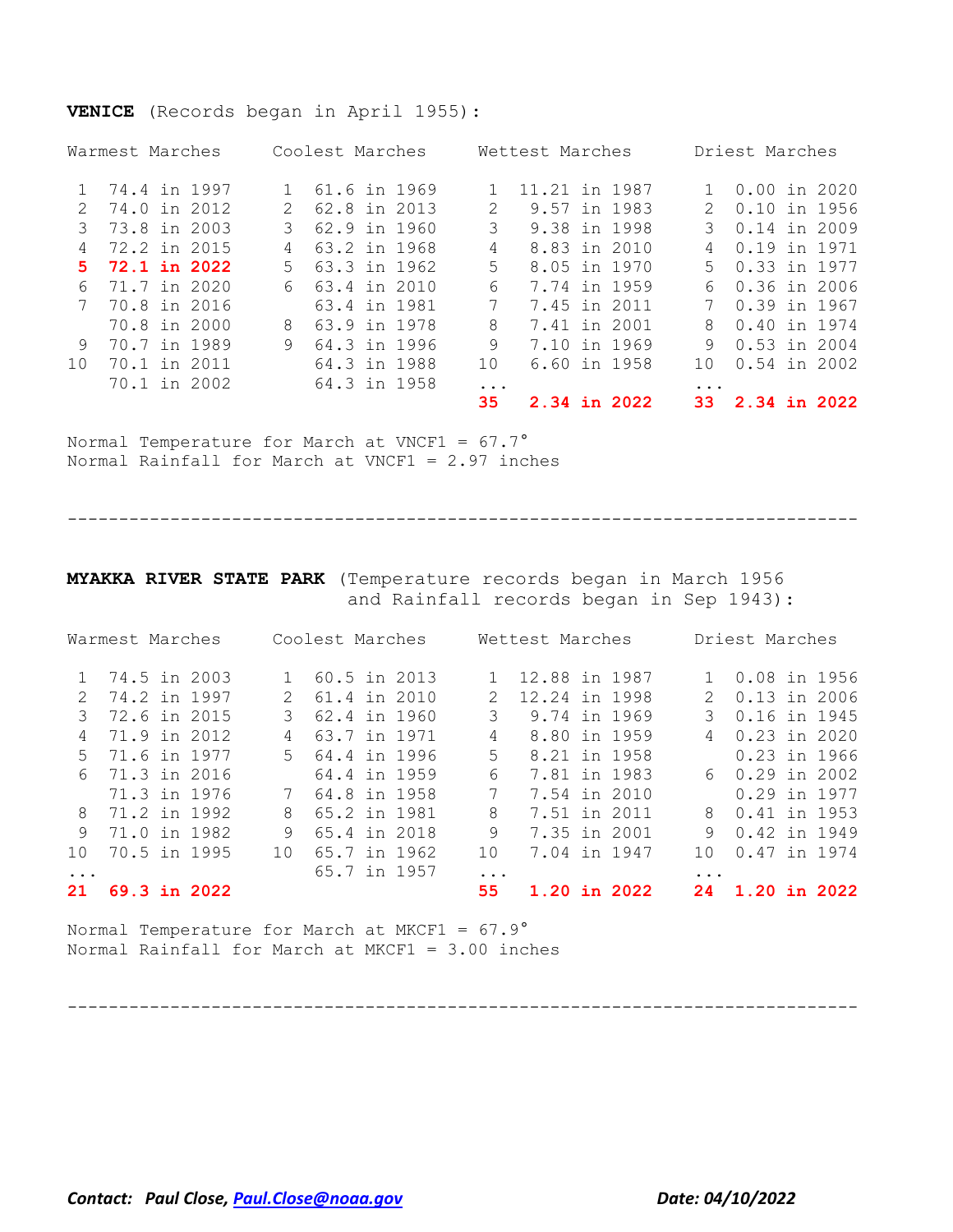|               | Warmest Marches |     | Coolest Marches |          | Wettest Marches |          | Driest Marches |  |
|---------------|-----------------|-----|-----------------|----------|-----------------|----------|----------------|--|
|               | 72.9 in 1948    |     | 1 57.7 in 2013  |          | 12.14 in 1998   |          | 1 0.00 in 2020 |  |
| $\mathcal{L}$ | 72.6 in 2003    |     | 61.3 in 1969    | 2        | 9.22 in 1959    |          | $0.00$ in 2002 |  |
| $\mathcal{S}$ | 72.0 in 1974    | 3   | 62.3 in 2018    | 3        | 7.72 in 1958    |          | 3 0.08 in 1967 |  |
|               | 72.0 in 1945    | 4   | 62.5 in 1996    | 4        | 7.03 in 1987    | 4        | 0.18 in 1945   |  |
| $5^{\circ}$   | 71.7 in 1938    | .5  | 62.7 in 1960    | 5.       | 6.98 in 2001    | 5        | 0.20 in 1935   |  |
| 6             | 71.6 in 1939    | 6   | 63.4 in 1947    | 6        | 6.85 in 1965    | 6        | 0.22 in 2012   |  |
|               | 71.5 in 1935    |     | 7 63.5 in 1999  | 7        | 6.76 in 1947    |          | 7 0.30 in 2006 |  |
| 8             | 71.2 in 1977    |     | 63.5 in 1968    | 8        | 6.55 in 1983    |          | 0.30 in 1974   |  |
| 9             | 70.9 in 1997    | 9   | 63.6 in 1941    | 9        | 6.53 in 1969    | 9        | 0.35 in 1976   |  |
|               | 70.9 in 1973    | 1 O | 63.7 in 1983    | 10       | 5.80 in 1970    | 1 O      | 0.48 in 2021   |  |
| $\ddotsc$     |                 |     |                 | $\cdots$ |                 | $\cdots$ |                |  |
| 18            | 69.7 in 2022    |     |                 | 50       | 1.92 in 2022    | 38.      | 1.92 in 2022   |  |
|               | 69.7 in 1963    |     |                 |          |                 |          |                |  |

#### **WAUCHULA 2 N** (Records began in January 1933):

Normal Temperature for March at WAUF1 =  $66.2^\circ$ Normal Rainfall for March at WAUF1 = 2.99 inches

-----------------------------------------------------------------------------

**ARCHBOLD BIO STN** (Records began in January 1969):

|               | Warmest Marches | Coolest Marches |              |               | Wettest Marches | Driest Marches |                 |  |  |
|---------------|-----------------|-----------------|--------------|---------------|-----------------|----------------|-----------------|--|--|
|               | 1 73.1 in 2003  |                 | 58.6 in 2010 |               | 10.20 in 2010   |                | 1 0.05 in 2020  |  |  |
| $\mathcal{L}$ | 72.6 in 1997    | 2               | 58.8 in 2013 | $\mathcal{L}$ | 8.85 in 1970    |                | 0.05 in 1974    |  |  |
| 3             | 72.3 in 2015    | 3.              | 61.1 in 1969 | 3             | 7.52 in 2003    |                | 3 0.06 in 2002  |  |  |
| 4             | 70.8 in 2022    |                 | 62.2 in 1996 | 4             | 7.43 in 1969    | 4              | 0.22 in 2007    |  |  |
| 5             | 70.6 in 2016    |                 | 62.2 in 1983 | 5.            | 6.61 in 1987    |                | 5 0.66 in 2007  |  |  |
|               | 70.6 in 1977    | 6               | 62.9 in 2018 | 6             | 6.52 in 1982    | 6              | 0.76 in 1999    |  |  |
|               | 70.6 in 1974    |                 | 63.2 in 1999 | 7             | 6.42 in 1984    |                | 0.78 in 1972    |  |  |
| 8             | 70.2 in 2012    | 8               | 63.3 in 1981 | 8             | 6.21 in 1988    | 8              | 0.83 in 2021    |  |  |
| 9             | 70.0 in 2020    | 9               | 63.8 in 1998 | 9             | 6.03 in 1986    | 9              | 0.87 in 2006    |  |  |
| $10^{-}$      | 70.0 in 1976    | 1 N             | 63.9 in 1971 | 10            | 5.74 in 1993    | 1 N            | 0.91 in 2009    |  |  |
|               |                 |                 |              |               |                 | .              |                 |  |  |
|               |                 |                 |              |               |                 |                | 19 1.43 in 2022 |  |  |

Normal Temperature for March at ACHF1 =  $67.1^\circ$ Normal Rainfall for March at ACHF1 = 2.87 inches